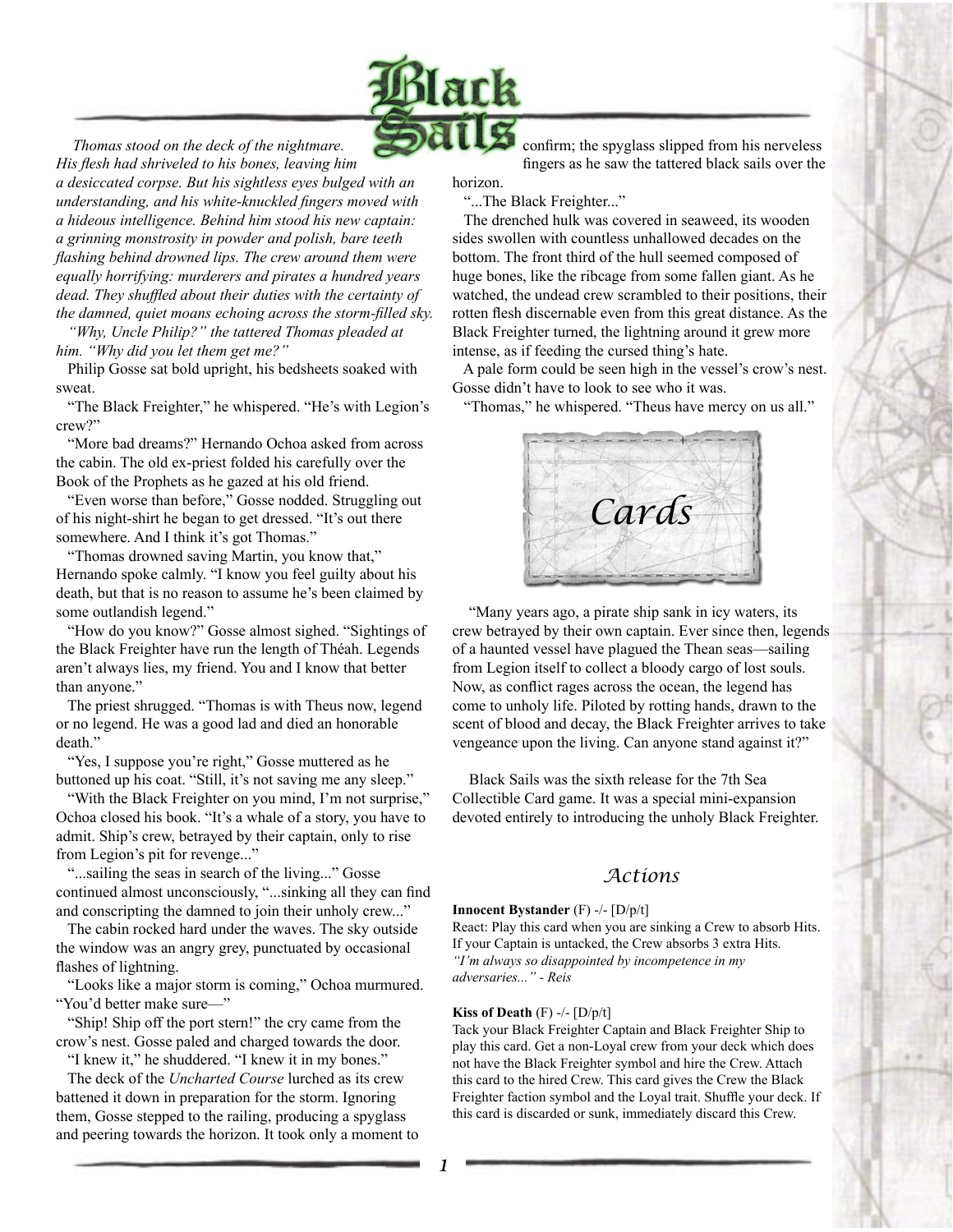### **Log of the Black Freighter** (F) -/- [S/d/p]

You must tack one of your crew with Fear of 1 or more to play this card. Target a player. That player must discard one of their crew (except a Captain) with an Influence cost equal to, or greater than, the Fear value of the Crew tacked to play this card. *A litany of the Damned is inscribed on its pages.*

### **Marooned** (F) -/- [D/p/t]

You may only play this card if you have a Villainous Captain. Target and discard one of your Heroic Crew to attach this card to your Captain, giving a +2 Influence. *The nasty part is, they left him with his share of the gold.*

#### **Moaning Song of the Dead** (F) -/- [S/d/p]

You must tack one of your Crew with Fear of 1 or more to play this card. Target this Sea. Until the end of the turn, other players must tack one of their Crew (in addition to other costs) to enter this Sea. *The eerie cry echoed across the waves, chilling Gosse to his bones. He'd heard that noise before...*

### **Never Knew Him** (F) -/- [D/p/t]

React: Play this card when you are absorbing Hits. Discard a Crew card from your hand to suffer 2 fewer Hits.

*"Mark Scars: no family, no friends, not even a mother. Perhaps it's fer the best, then - less people hurt."*

### **Power of Purity** (F) -/- [D/p/t]

Tack one of your Heroic or Holy Crew to target a Black Freighter Captain in this Sea. Inflict Hits on that Ship equal to the number of your Heroic and Holy Crew.

*"Theus protects those who protect themselves." - Padre Esteban*

#### **Run'em Down, Boys!** (F) -/- [S/d/p]

You may only play this card if you have a Villainous Captain. .. React: Play when another player discards a Crew from play to sink that Crew and attach this card to your captain. .. React: When paying an influence cost, discard this card to produce 3 Influence if it was attached to your Captain.

### **Skull Shot** (F) 2In/- [S/d/p]

React: Play when you perform a Cannon Attack. When Crew tack or sink to absorb Hits from the Attack, they may not absorb more Hits than their Swashbuckling.

*The Sailors screamed like gulls as the unholy cannon shot tore into their flesh.*

### **To the Death!** (F) -/- [D/p/t]

Target one of your Black Freighter Crew. Until the end of the turn, that Crew gains +2 Swashbuckling.

*"It hurts? That's good. Pain is the only link you'll have to the living." - Victor of Luthon*

### **Would-Be Gunners** (F) -/- [S/d/p]

React: Play when you are tacking a Crew to produce Cannon for an action. That Crew produces 2 extra Cannon. Immediately following the action, your ship suffers 2 Hits.

*"Would someone please tell them they're pointing at their own mast?"*

## *Crew*

**"Rigger" Mortis** (F) Black Freighter 4I

C:0 S:4 A:0 I:0 Sw:1 [P/c/t] Loyal..Topman .. Act: Sink Rigger to move your Ship to an adjacent Sea.

*He never moves, save only to bellow a warning. Necros found a perfect job for him.*

**Dalia** (F) Black Freighter 6I C:0 S:0 A:1 I:1 Sw:4 [P/c/t] Experienced..Unique..Loyal..Swordsman+2 .. Immediately after Dalia plays a Boarding Attack, you may sink one of your Crew to draw a card.

*"...do you still love me, Espera...?"*

**Denny La Bree** (F) Black Freighter 6I C:0 S:4 A:2 I:1 Sw:2 [P/c/t] Experienced..Unique..Loyal..Topman .. React: Tack Denny when one of your Crew is Tacking to produce Cannon. That Crew produces extra Cannon equal to Denny's Sailing. *His eyes betray the horror that has engulfed him. Some things, it seems, are worse than la Bucca.*

**Don Deanna** (F) Black Freighter 6I C:0 S:0 A:2 I:1 Sw:4 [P/c/t] Experenced.. Unique.. Loyal.. Villainous.. Swordsman+2 .. Increase your hand size by 1 while your ship is involved in a Boarding.

*Some souls are simply too wicked to die.*

### **Gilles Allais du Crieux** (F) Black Freighter 6I

C:3 S:2 A:2 I:2 Sw:3 [P/c/t] Experienced..Unique..Loyal..Villainous *"The sharks took it all - all save the white hair that he hated so much. Legion, it seems, has a proper sense of irony." -Don Deanna*

### **Iken of Venderheim** (F) Black Freighter 6I

C:0 S:2 A:3 I:1 Sw:4 [P/c/t]

Experienced..Unique..Loyal .. You may sink Iken when he inflicts Hits with a Boarding Attack to inflict 5 extra Hits.

*"Shall I show you Valhalla, Yngvild? Shall I show you the torments that await?"*

### **Lord Windamshire** (F) Black Freighter 5I

C:0 S:0 A:3 I:3 Sw:2 [P/c/t]

Experienced..Unique..Loyal .. Windamshire gains +1 Influence for every Adventure card attached to him.

*"McCormick's quest continues, I assume. If I could show him the vistas I have found..."*

## **Mark Scars** (F) Black Freighter 7I C:5 S:0 A:2 I:2 Sw:2 [P/c/t]

Experienced..Unique..Loyal..Gunner *"I died alone and unmourned. But I swear before Legion himself that I won't be the last!"*

**Moldy Morris** (F) Black Freighter 4I C:1 S:0 A:0 I:0 Sw:2 [P/c/t] Loyal..Unique .. Morris inflicts 5 extra Hits during Boarding if an opposing Crew has pushed forward to fight Morris or vice-versa. If the opposing Crew is sunk, the number of Hits is reduced to zero. *The rot grows from his flesh, infecting everything he touches.*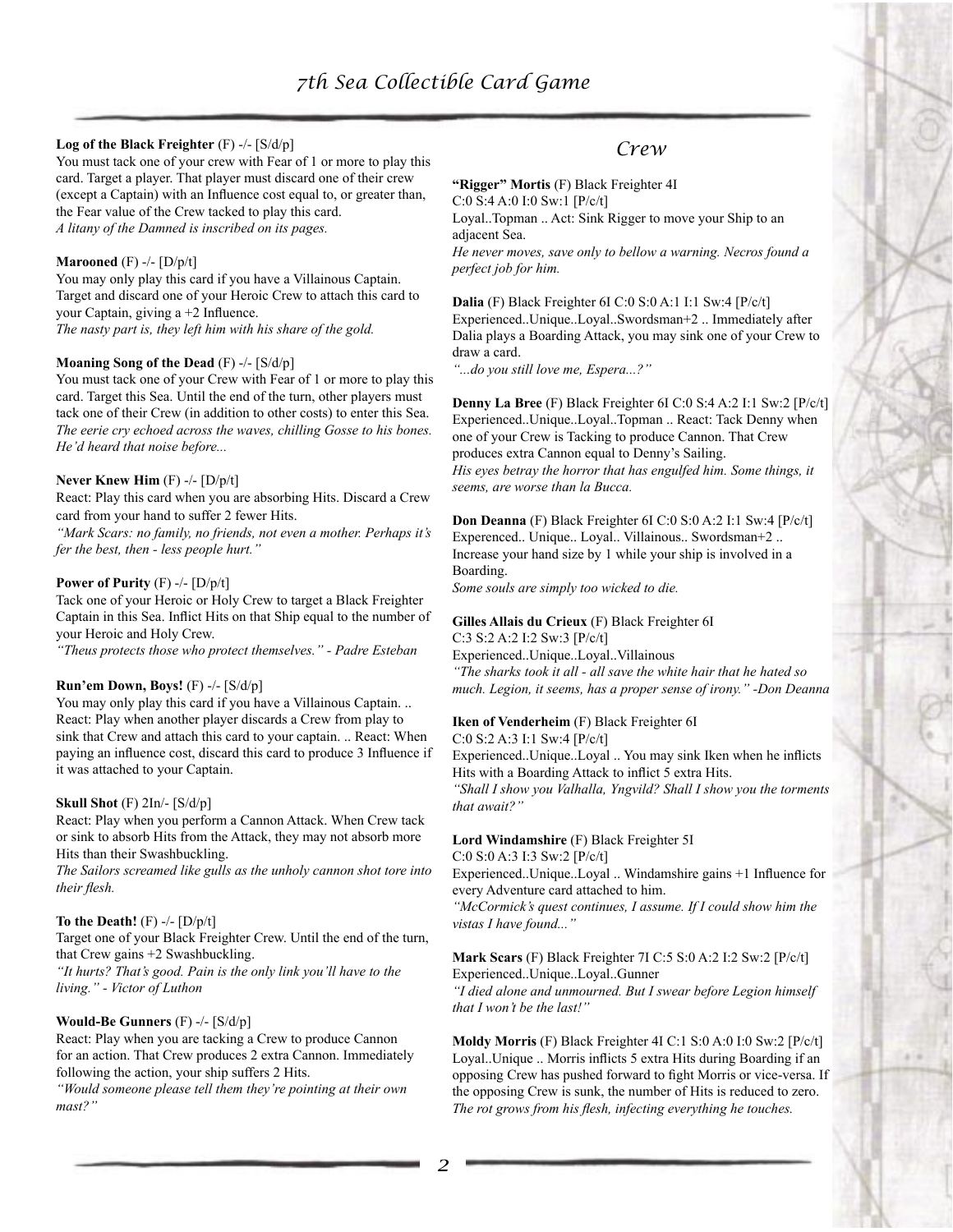### **No-Leg William** (F) Black Freighter 4I

C:1 S:2 A:2 I:1 Sw:1 [P/c/t]

Loyal .. William may attach up to two Leg Attachments .. William gains +2 to all skills if he has two Leg Attachments attached. *"You should see the shark."*

### **Pete "Gang" Green** (F) Black Freighter 2I

C:0 S:0 A:0 I:0 Sw:2 [P/c/t] Loyal..No Attachments..Skeletal .. Pete may tack to absorb Hits. *Just don't ask him to tie any knots.*

### **Reinheart the Ripper** (F) Black Freighter 7I

C:0 S:4 A:0 I:1 Sw:2 [P/c/t]

Loyal..Unique..Topman..Fear 1 .. Act: Tack Reinheart and your Ship to move your Ship to a Sea that contains another Ship. *He had strangled on his own sail line and his crew let him hang there for three days before throwing him to the sharks. He's a trifle upset about it.*

**Samuel Smitts** (F) Black Freighter 5I C:4 S:0 A:0 I:0 Sw:2 [P/c/t] Experienced..Unique..Loyal..Gunner .. Samuel inflicts 3 extra Hits during Boarding Attacks.

*"No one ever faced Reis an' lived, but plenty of us faced 'im an' died. Very soon, he's gonna find out how many..."*

**Skeletal Brutes** (F) Black Freighter 1I C:0 S:0 A:0 I:0 Sw:1 [P/c/t] Loyal ... No Attachments .. Skeletal ... When the Brutes sink to absorb Hits, they absorb 2 extra Hits. *"What are you lookin at?"*

### **Skeletal Cannon Crew** (F) Black Freighter 3I

C:2 S:0 A:0 I:0 Sw:2 [P/c/t] Loyal ... No Attachments .. Skeletal *The crews that fail have their skulls added to the ammunition pile.*

**Skeletal Dans** (F) Black Freighter 2I C:0 S:0 A:0 I:2 Sw:1 [P/c/t] Loyal ... No Attachments .. Skeletal *"Look alive there, boys! Uh.. I mean.. uh... well... you know what I mean!"*

**Skeletal Deck Hands** (F) Black Freighter 1I C:0 S:0 A:1 I:0 Sw:1 [P/c/t] Loyal ... No Attachments .. Skeletal *"Pull, ye lazy bones! Pull or I'll throw yer ribs to the dogs!"*

## **Skeletal Saboteurs** (F) Black Freighter 3I

C:0 S:0 A:1 I:0 Sw:1 [P/c/t]

Loyal ... No Attachments .. Skeletal...Act: Tack Saboteurs to target a Ship Attachment on another Ship in this Sea. Discard Saboteurs and the Attachment.

*Chiseling knives in bony fists marked another ship the Black Freighter had sent to the bottom.*

### **Skeletal Sail Crew** (F) Black Freighter 3I

C:0 S:4 A:0 I:0 Sw:1 [P/c/t] Loyal ... No Attachments .. Skeletal *On the up side, it doesn't matter if they fall.* **Skeletal Shore Gang** (F) Black Freighter 2I C:0 S:0 A:2 I:0 Sw:1 [P/c/t] Loyal ... No Attachments .. Skeletal *"Soft me lads! This cove has claimed us before.*

**Skeletal Thugs** (F) Black Freighter 1I C:0 S:0 A:0 I:0 Sw:2 [P/c/t] Loyal ... No Attachments .. Skeletal .. Skeletal Thugs inflict 1 extra Hit during Boarding Attacks.

*The first one opened his mouth in a slient moan. The rest shuffled forward slowly, rusty blades hanging from their rotting hands...*

**Stench** (F) Black Freighter 4I C:0 S:0 A:3 I:0 Sw:2 [P/c/t] Loyal .. When Stench is pusehd forward in a Boarding Attack or an opposing Crew is pushed forward to oppose Sentch, the opposing Crew has its Swashbuckling reduced by 3 until the end of the Boarding Attack (minimum 1)

*The only thing they could hear was a hideous wet tearing sound as he slowly scraped himself across the deck.*

**The Bloat** (F) Black Freighter 4I C:0 S:0 A:0 I:1 Sw:3 [P/c/t] Loyal..No Attachments .. Act: Sink The Bloat to target a Ship in this Sea. Inflict 3 Hits on that Ship. *Two years on the bottom had filled him with water. It's only a* 

*matter of time before he bursts.*

**Thomas Gosse** (F) Black Freighter 5I C:0 S:0 A:0 I:2 Sw:2 [P/c/t] Experienced..Unique..Loyal .. The Adventuring cost of your action cards that reduce the number of Hits you suffer is reduced by 3 (minimum 0).

*"Uncle Philip... why couldn't you save me, Uncle Philip...*

**Ulrich the Unholy** (F) Black Freighter 5I C:0 S:0 A:2 I:1 Sw:2 [P/c/t]

Loyal..Villianous..Holy..Fear 1 .. Act: Tack Ulrich to target a Holy Crew in this Sea. Tack the targeted Crew.

*"Shall I show you Legion's true face? Could you resist it more than I did?"*

**Victor of Luthon** (F) Black Freighter 8I C:2 S:4 A:3 I:3 Sw:4 [P/c/t] Loyal..Unique..First Mate..Fear 2 .. All Cannon Attacks and Boarding Attacks inflict 1 extra Hit.

*He was the most notorious killer in Avalon's history: the Unseelie would have claimed him if the noose hadn't first.*

**William Toss** (F) Black Freighter 5I C:0 S:2 A:2 I:2 Sw:3 [P/c/t] Experienced..Unique..Loyal

*His luck ran out at the same time Berek's did, only no one came to pull poor William from the sea.*

# *Adventures*

### **Cursed Cutlass** (F) [T/c/s]

1 Sea Away - To complete: Tack 3 Adventuring (2 if you have a Villainous Captain). Item..Crew Attachment: +1 Swashbuckling. This Crew inflicts 1 extra Hit during Boarding Attacks. *It caused its owner no end of trouble... until he died. Ever since, his luck's been great.*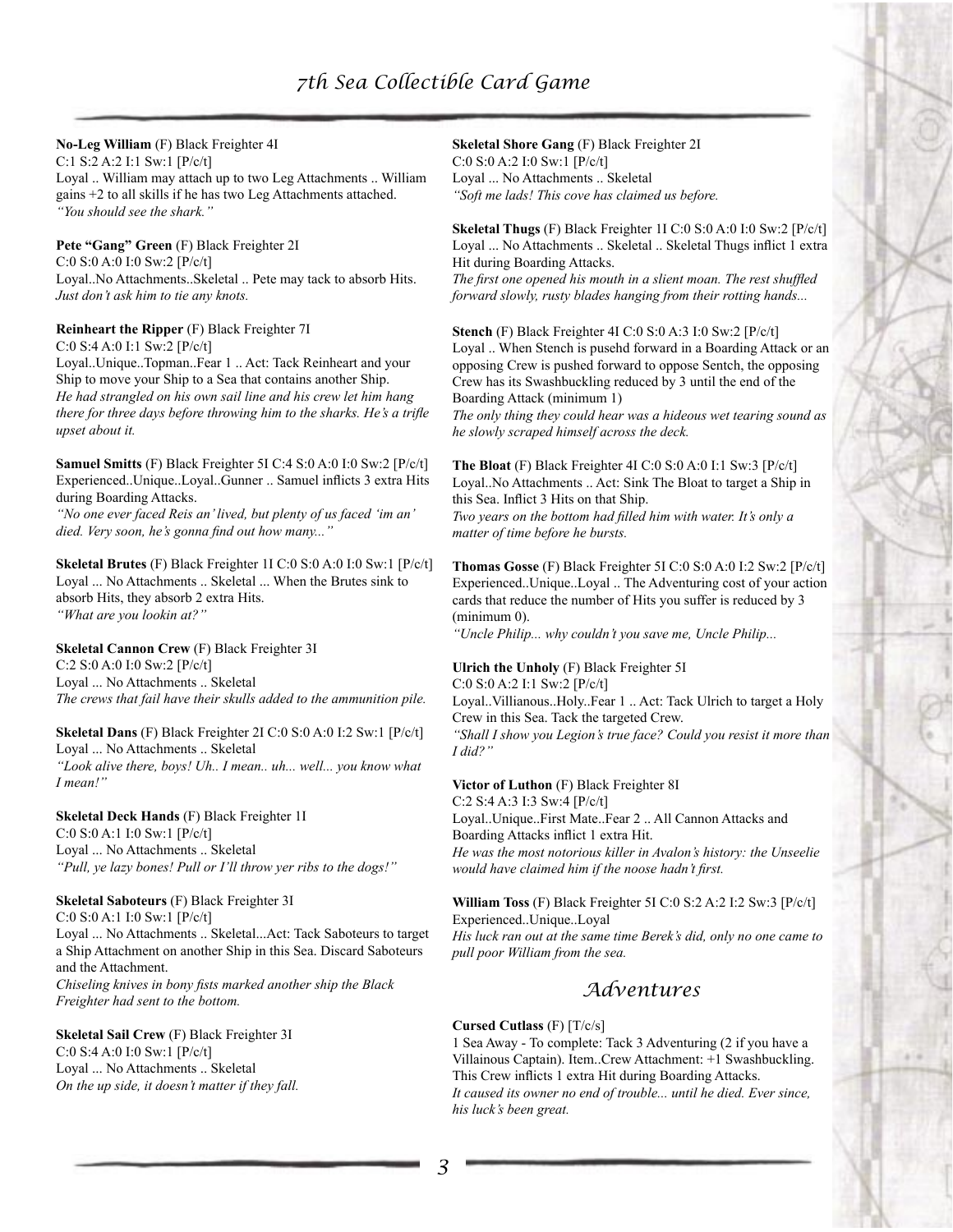### **Feed the Hunger** (F) [T/c/s]

1 Sea Away - To complete: Tack and sink one of your Crew, if you have a Villainous Captain. Crew Attachment: +1 Swashbuckling. This Crew inflicts 2 extra Hits during Boarding Attacks. *The undead aren't choosy. If they have no living victims, they'll turn on their own...*

### **Gold Coins** (F) [T/c/s]

1 Sea Away - To complete: Discard a card from your hand. Crew Attachment: React: Discard Gold Coins when you are paying an Influence cost to produce 2 Influence.

### **High Morale** (F) [T/c/s]

2 Seas Away - To complete: Tack 5 Adventuring (3 if completed in the Trade Sea). Captain Attachment: React: Discard High Morale when you are absorbing Hits to suffer 3 fewer Hits. If your Ship's crew maximum is less than 9, you suffer 6 fewer Hits, instead.

### **Scarlet Gem of Death** (F) [T/c/s]

Unique - 2 Seas Away - To complete: Tack 9 Adventuring (6 if in the Mirror). Artifact..Captain Attachment: Your Skeletal Crew gain +1 Swashbuckling.

*The gate to Legion has more than one key.*

### **Well of Purity** (F) [T/c/s]

Unique - 2 Seas Away - To complete: Tack 3 Adventuring (2 if in la Boca). Captain Attachment: Your Heroic Crew inflict 2 extra Hits during Boarding Attacks if the opposing Captain in the Boarding is Villainous.

*If true evil exists, then it must be balanced by an equal amount of true good.*

# *Attachments*

### **Armed Sloop** (F) 6In [C/d/s]

This Sea Attachment - Ally .. Any player in this Sea may discard this card by producing 3 Swashbuckling or Cannon as an action. .. Act: Tack this card to attach it to a Sea adjacent to this Sea. .. Act: Tack this card to attach it to a Sea adjacent to this Sea. Target a Ship in this Sea. Inflict a 3 Hit Cannon Attack on the target.

### **Black Heart of the Sea** (F) - [C/d/s]

Black Freighter Captain Attachment - Unique..Item .. Act: Tack this card to untack one of your Skeletal Crew. Discard the Crew at the end of the turn.

*Necros held his hand out, displaying the putrid organ for all to see. As they watched in horror, it began to pulse...*

### **Black Siren** (F) - [C/d/s]

Black Freighter Captain Attachment - Unique..Patron .. To play this card, another player must have 1 or more Crew in their sunk pile. .. Any player in the Trade Sea may sink this card by tacking 5 Swashbuckling as an action. .. Other players must pay 1 extra Influence when hiring a Crew.

### **Plague Ship** (F) 2Sw [C/d/s]

Sea Attachment - Unique..Ally .. Any player in this Sea may discard this card by tacking 4 cannon as an action. .. No player, except those with Black Freighter Captains, may hire Crew in this Sea. .. Act: Tack this card to attach it to a Sea adjacent to this Sea.

### **Savage Storm** (F) - [C/d/s]

Sea Attachment - Weather .. Any player may pay 1 Adventuring as an action to attach this card to a Sea adjacent to this Sea. .. Any player may pay 5 Adventuring as an action to discard this card. .. All Ships in, or moving from, this Sea have their move costs increased by 2.

### **The Curse** (F) 2Sw [C/d/s]

Black Freighter Captain Attachment - Letter of Marque..Unique .. You must have 2 or more non-Skeletal Crew on your Ship to put The Curse into play. .. Act: Tack this card to move your Ship one Sea Closer to another player's Ship.

### **The Traitor's Scream** (F) - [C/d/s]

Black Freighter Ship Attachment - Unique..Figurehead .. React: Tack when an opposing Crew is sunk during a Boarding involving your Ship. If you have 2 or more completed Adventures in play, you may put a Skeletal Crew into play from your hand, without cost.

*The former captain, now a living figurehead. You can hear his folly in every tortured howl.*

### **Vile Temple** (F) 6Ad [C/d/s]

Sea Attachment - Unique .. Any player in this Sea may sink this card by producing 5 Swashbuckling or Cannon as an action. .. When Heroic crew tack to produce skill points, they produce 1 fewer point (minimum 0. Crew with a 0 skill still produce 0).

# *Ships*

**The Black Freighter** (F) Black Freighter 13 CM / 4 MC Act: Once per turn, you may get a Skeletal Crew from your discard pile, and put it on top of your deck. .. React: Tack before performing an action, to move to an adjacent Sea.

## *Captains*

**Captain Necros** (F) Black Freighter W7 C:3 S:4 A:2 I:3 Sw:4 Starts in The Mirror - Villainous..Fear 1..Swordsman+2 .. You may only hire Crew cards which have the Black Freighter faction Symbol. .. Act: Once per turn, while you have 2 or more other non-Skeletal Crew on your Ship, you may hire one Skeletal Crew by discarding cards from your hand equal to the Crew's Influence cost.